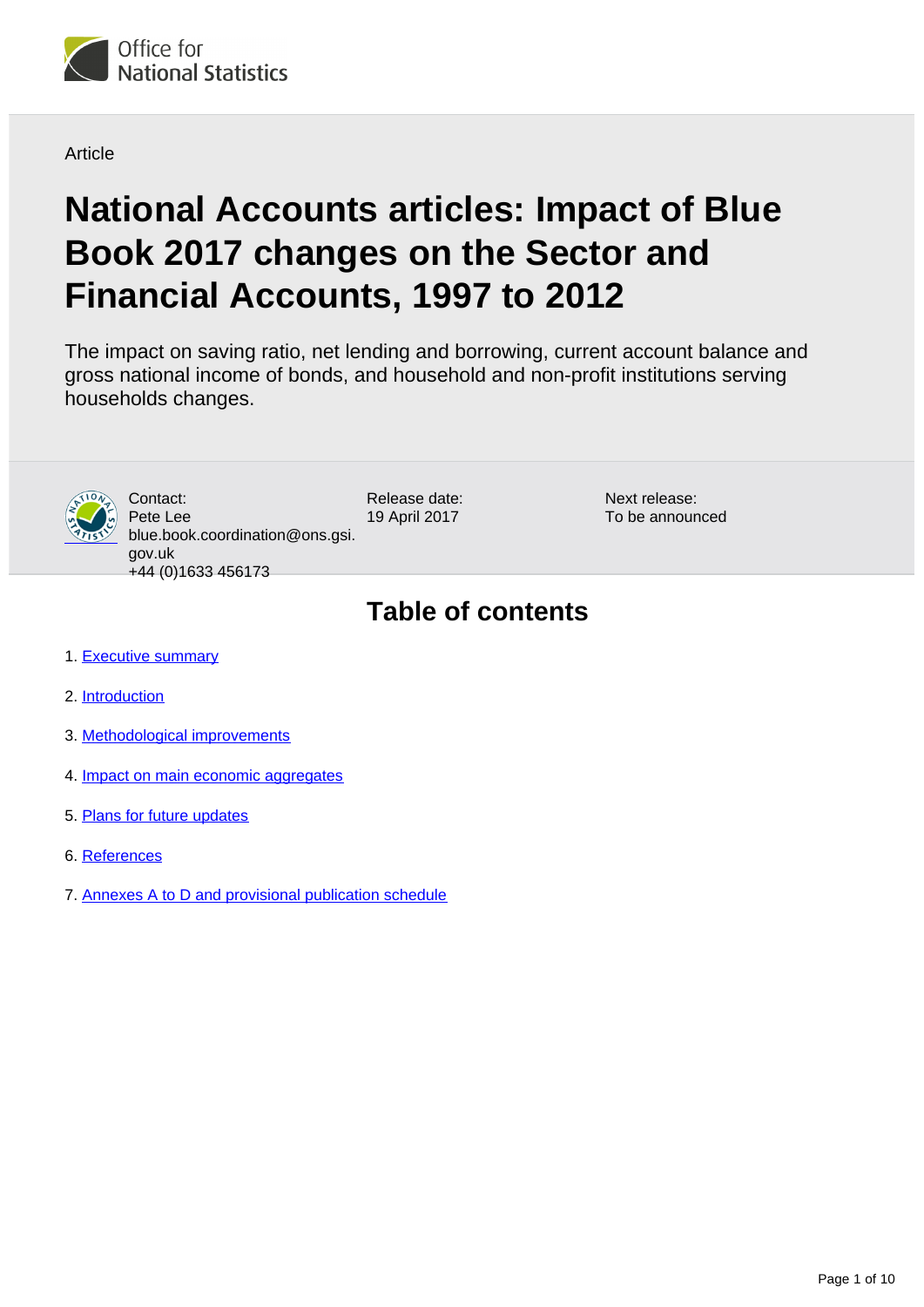### <span id="page-1-0"></span>**1 . Executive summary**

This article details estimates of the total impact of certain important improvements to the institutional sector accounts and balance of payments planned for 29 September 2017.

An initial summary of the changes for Blue Book 2017 and Pink Book 2017 was announced in the article [National](https://www.ons.gov.uk/economy/nationalaccounts/uksectoraccounts/articles/nationalaccountsarticles/latestdevelopmentstonationalaccountsandbalanceofpaymentschangestobeimplementedforbluebook2017andpinkbook2017)  [Accounts articles: Latest developments to national accounts and balance of payments - changes to be](https://www.ons.gov.uk/economy/nationalaccounts/uksectoraccounts/articles/nationalaccountsarticles/latestdevelopmentstonationalaccountsandbalanceofpaymentschangestobeimplementedforbluebook2017andpinkbook2017)  [implemented for Blue Book 2017 and Pink Book 2017](https://www.ons.gov.uk/economy/nationalaccounts/uksectoraccounts/articles/nationalaccountsarticles/latestdevelopmentstonationalaccountsandbalanceofpaymentschangestobeimplementedforbluebook2017andpinkbook2017), published on 21 September 2016. All of the improvements that impact on Current price and chained volume (CVM or "real") gross domestic product (GDP) for the years 1997 to 2012 have already been published on 16 February 2017 and 13 March 2017 respectively.

Today, we start to describe the improvements that impact on the institutional sector accounts and the balance of payments with two articles, National Accounts: [Improving the household, private non-financial corporations and](https://www.ons.gov.uk/releases/nationalaccountsarticlesnonprofitinstitutionsservinghouseholdsandhouseholdssectorisationsplit)  [non-profit institutions serving households sectors' non-financial accounts](https://www.ons.gov.uk/releases/nationalaccountsarticlesnonprofitinstitutionsservinghouseholdsandhouseholdssectorisationsplit) and National Accounts: [Improvements](https://www.ons.gov.uk/releases/nationalaccountsarticlesimprovementstothetreatmentofcorporatebondsinterest)  [to the treatment of corporate bonds interest](https://www.ons.gov.uk/releases/nationalaccountsarticlesimprovementstothetreatmentofcorporatebondsinterest), which explain two of the main improvements we are making.

This article brings together the impacts of these two changes on the main institutional sector accounts and balance of payments aggregates for the period 1997 to 2012. The impacts from the improvements described in this article will also be applicable to subsequent years, but these later years are additionally subject to regular data updates and other methodological developments, which will be presented in future articles as detailed in Table 1.

Please note that there are also further methodological changes (for example, improvements to measurement of securities dealers' activities) that will have an impact on the period 1997 to 2012; their impacts are not covered by this article but will be included in the article on 5 June 2017. We are publishing the impact of these two important improvements now as we felt it was useful for you to be informed of them as early as possible given their impact on important economic aggregates. The main impacts of the package of improvements being presented today, over the period 1997 to 2012, are that:

new methods and introduction of better data on bonds issued by UK companies means interest payments are now higher than previously estimated; these interest payments cover bonds owned by the rest of the world and not only the UK, so the current account deficit has now widened and gross national income (GNI) lower, with the net lending position of private non-financial corporations reduced for the first time, we have statistics that look just at households and new data from Her Majesty's Revenue & Customs shows households are getting more of their income from dividends than our previous estimates suggested; as the level of consumption of goods and services is unchanged, this higher income means that households have been saving more and therefore that the savings ratio is higher than previously thought

The specific impacts for the household savings ratio, the net lending or borrowing position for private nonfinancial corporations, the balance of payments current account balance and gross national income can be found in Annexes A to D respectively in the dataset associated with this article.

### <span id="page-1-1"></span>**2 . Introduction**

This article is part of a series describing changes to national accounts and balance of payments, detailing the improvements, which will be made on 29 September 2017, to ensure that the UK National Accounts and Balance of Payments continue to provide the best possible framework for analysing the UK economy and for comparing it with those of other countries.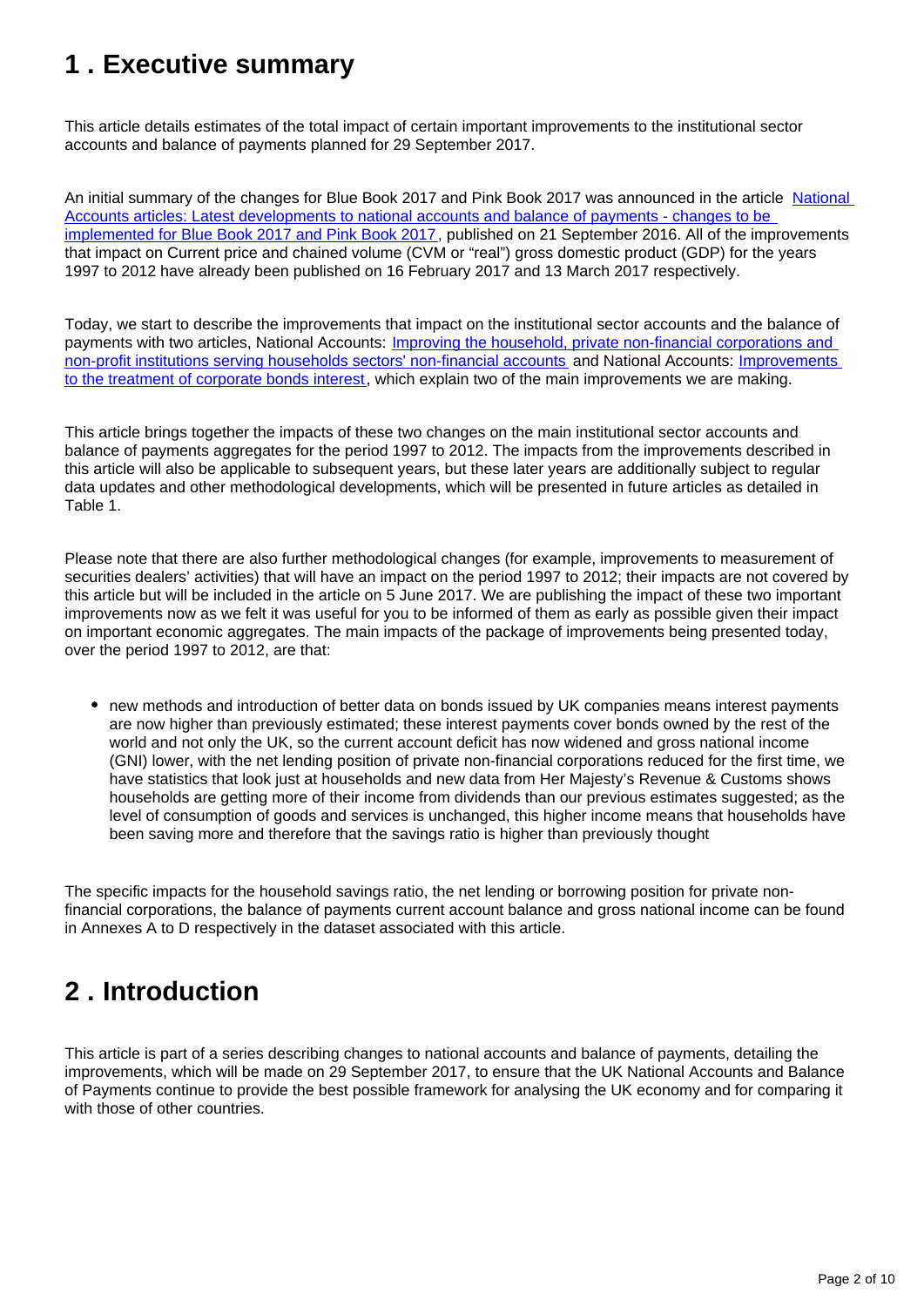This article provides a summary of two important improvements being implemented in Blue Book 2017 and Pink Book 2017 along with the estimated impact on the household saving ratio, net lending and borrowing by the private non-financial corporation sector, the current account balance of the balance of payments between 1997 and 2012. This article also includes an indication of revisions to gross national income (GNI) estimates for 1997 to 2012, but these should also be treated with caution as there will be further changes that will have an impact on these estimates.

These figures are still indicative at this stage and final quality assurance is currently being undertaken. A finalised version of these data will be provided in an updated article on 5 June 2017 ahead of publication in the UK National Accounts on 29 September 2017.

Figures for 2013 and more recent periods are not yet available. Plans are to publish data for 2013 to 2015 in August 2017 as set out in Table 1.

The following section provides more details on the two main improvements that impact on the institutional sector accounts and balance of payments in Blue Book and Pink Book 2017.

### <span id="page-2-0"></span>**3 . Methodological improvements**

### **Bonds interest**

We are making improvements to the way in which corporate bonds are treated in the national accounts in Blue Book and Pink Book 2017. The most significant improvement is to the way we calculate interest paid to the holders of corporate bonds. This new method makes better use of data provided by the Bank of England and provides significantly better estimates of interest paid and received by banks and building societies, and a means of calculating indicative rates of return for other sectors. The improved method increases the amount of interest paid on UK-issued corporate bonds and gives improved estimates of rates of return on corporate bonds, when compared with government bonds (gilts). Some of this interest is paid between sectors of the UK economy, but a significant proportion is paid to overseas holders of corporate bonds. As a result, the improvement increases the current account deficit and reduces gross national income (GNI).

This change has an average impact of reducing private non-financial corporations' (PNFCs) net lending by £2.8 billion per year and increasing the net borrowing of financial corporations by £10.2 billion per year. The revisions to PNFCs' net lending range from zero to £5.1 billion, whilst the revisions to financial corporations' net borrowing range from zero to £22 billion. On average, it widens the current account deficit by £13 billion per year (with a maximum of £26.3 billion) and reduces GNI by a similar amount, on average (again with a maximum revision of £26.3 billion).

### **Separating estimates for the household and non-profit institutions serving households sectors**

The international conceptual framework for the national accounts, the European System of Accounts 2010 (ESA2010), requires the presentation of separate estimates for the household sector and non-profit institutions serving households sector. Currently these two sectors are combined for most processing and presentation in the national accounts.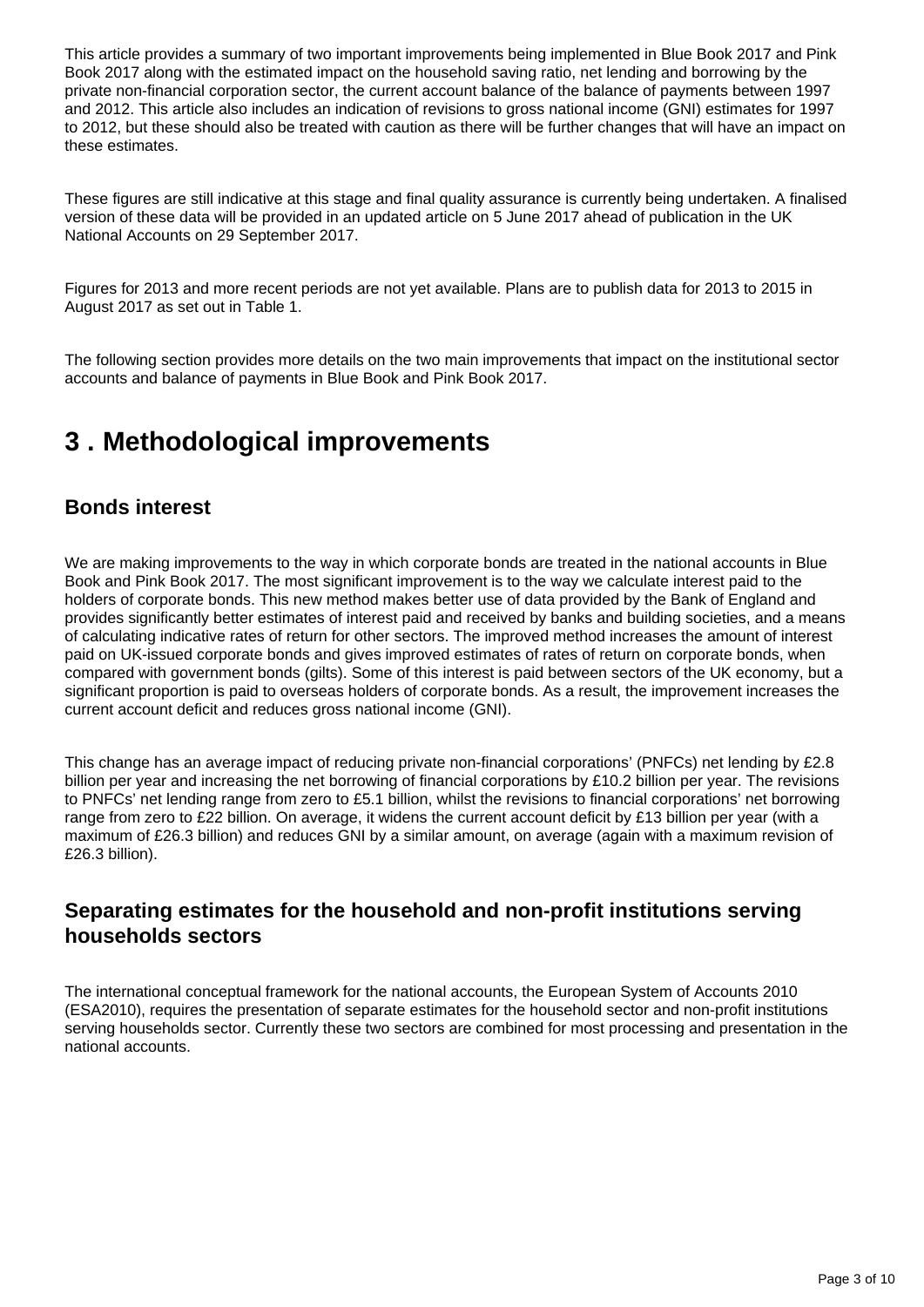The review of data and methods to produce this split provided an opportunity to refresh how we produce data on households and in particular their income. The largest component of household income remains earnings from employment, which is relatively easy to measure. But there are other components of income that have not been well-measured in the past, but have become increasingly important. In particular, over the last decade or so, there has been strong growth in the number of self-employed who have incorporated themselves, who as well as paying themselves as employees also receive income in the form of dividends from the "company". There has been a significant increase in this type of activity in recent years, which means increasingly households have been receiving more of their income from dividends and although a number of improvements have been made to the measurement of the household and non-profit institutions serving households (NPISH) sectors, this improvement has by far the largest impact.

The previous approach to estimating income for households and NPISH combined was to assume they received a broadly steady share of their income from dividends. This has not been the case in recent years and we can use HM Revenue and Customs (HMRC) data to estimate how dividend income has grown.

These data suggest there has been strong growth in the dividends households are receiving, meaning their income was higher than previously thought. This is most evident in the measurement of dividends, where the improvements for the household sector have a consequential impact to all other sectors, with a particular opposite impact on PNFCs, resulting in a further reduction in the net lending position of that sector. These result in a different economic perspective to the non-financial corporations sector, particularly its net lending position, as well as a new understanding of household saving, based on the incorporation of self-employed individuals. Finally, for the first time, we are also defining economic activities of the non-profit institutions serving households sector.

The impacts on the saving ratio can be split into two parts, those due to improving the methodology for household sector estimates and those due to splitting the two sectors. The former have the impact of increasing the saving ratio by an average of 1.3 percentage points each year, largely as a result of improving the source data for dividends, although the revisions do vary from year to year. The latter change has the effect of reducing the saving ratio by an average of 0.5 percentage points, with less variability in the revisions. The absolute average revision to the household saving ratio (when compared with the previous, combined, household and NPISH saving ratio) is 0.8 percentage points.

These two changes combined also have the impact of reducing the net lending of private non-financial corporations by an average of £16.4 billion per year. The average impact on the current account balance is to narrow the deficit by £3.9 billion per year. On average these changes increase GNI by £2.8 billion per year.

### **Impacts on gross national income**

Gross national income (GNI) is an important economic aggregate closely linked to, but different from, gross domestic product (GDP). It is defined broadly as follows:

GNI equals GDP

plus compensation of employees received from the rest of the world

minus compensation of employees paid to the rest of the world

plus property income received from the rest of the world

minus property income paid to the rest of the world

Property income is not, as the name might suggest, income from the ownership of buildings, rather it is primarily income from financial investments and assets, such as interest, dividends and repatriated profits.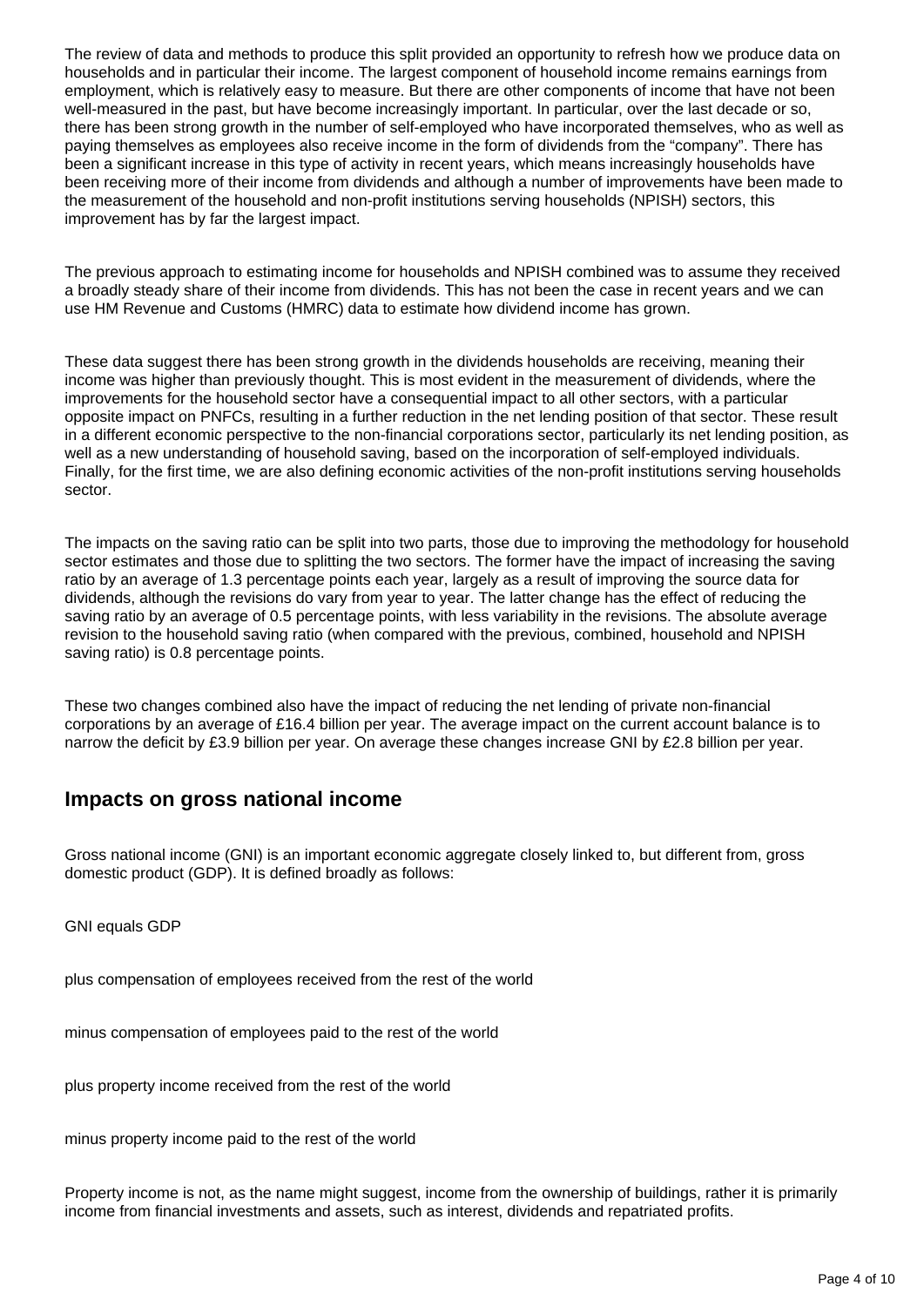These changes, as well as those described in the [current price article](https://www.ons.gov.uk/releases/nationalaccountsimpactofbluebook2017changesongdpcurrentpricesannualestimates1997to2012) published on 16 February 2017 mean revisions to GNI can be calculated. However, as noted earlier, there will be other improvements beyond these two changes that impact on GNI, although these are likely to be small. In addition, GDP and income received and paid to the rest of the world (and therefore GNI) will also be revised in later years too. The impacts are described in Annex D. The absolute average revision (that is, without regard to sign) to GNI is £7.3 billion.

### <span id="page-4-0"></span>**4 . Impact on main economic aggregates**

#### **Figure 1: Household saving ratio (%)**

**UK, 1997 to 2012**

Figure 1: Household saving ratio (%)



UK. 1997 to 2012

**Source: Office for National Statistics**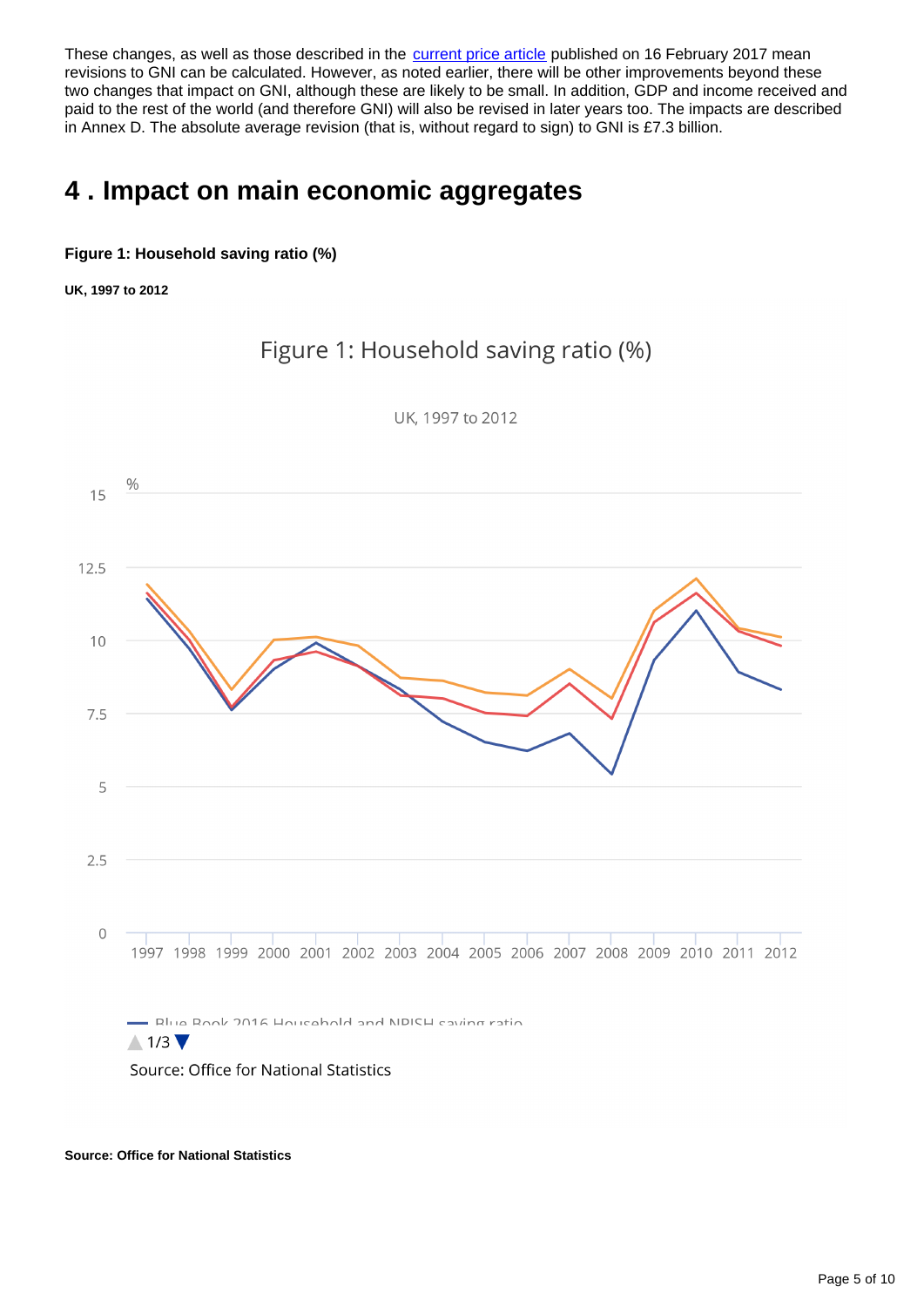Figure 1 shows the impacts of the changes explained in this article. It can clearly be seen that there is a significant upward impact from introducing the new methodology for household data, particularly after 2003, with the largest impact in 2008. There is then a broadly consistent downward impact from splitting the household and NPISH sectors' data (the impact of the bonds interest change is minimal).

#### **Figure 2: Net lending (+) and net borrowing (-) of private non-financial corporations (£ billion)**

**UK, 1997 to 2012**





UK, 1997 to 2012

#### **Source: Office for National Statistics**

From Figure 2 it can be seen that the impacts on PNFCs' net lending position up to and including 2001 are small. From 2002 onwards, there are large, downward revisions with the largest revision in 2009. In 2007 and 2012, PNFCs' position has changed from being significant net lenders to the economy to being small net borrowers. The main cause of the large revisions in later years is due to the improvements in the measurement of dividends within the household sector with much smaller revisions (but in the same direction) from the corporate bond interest change.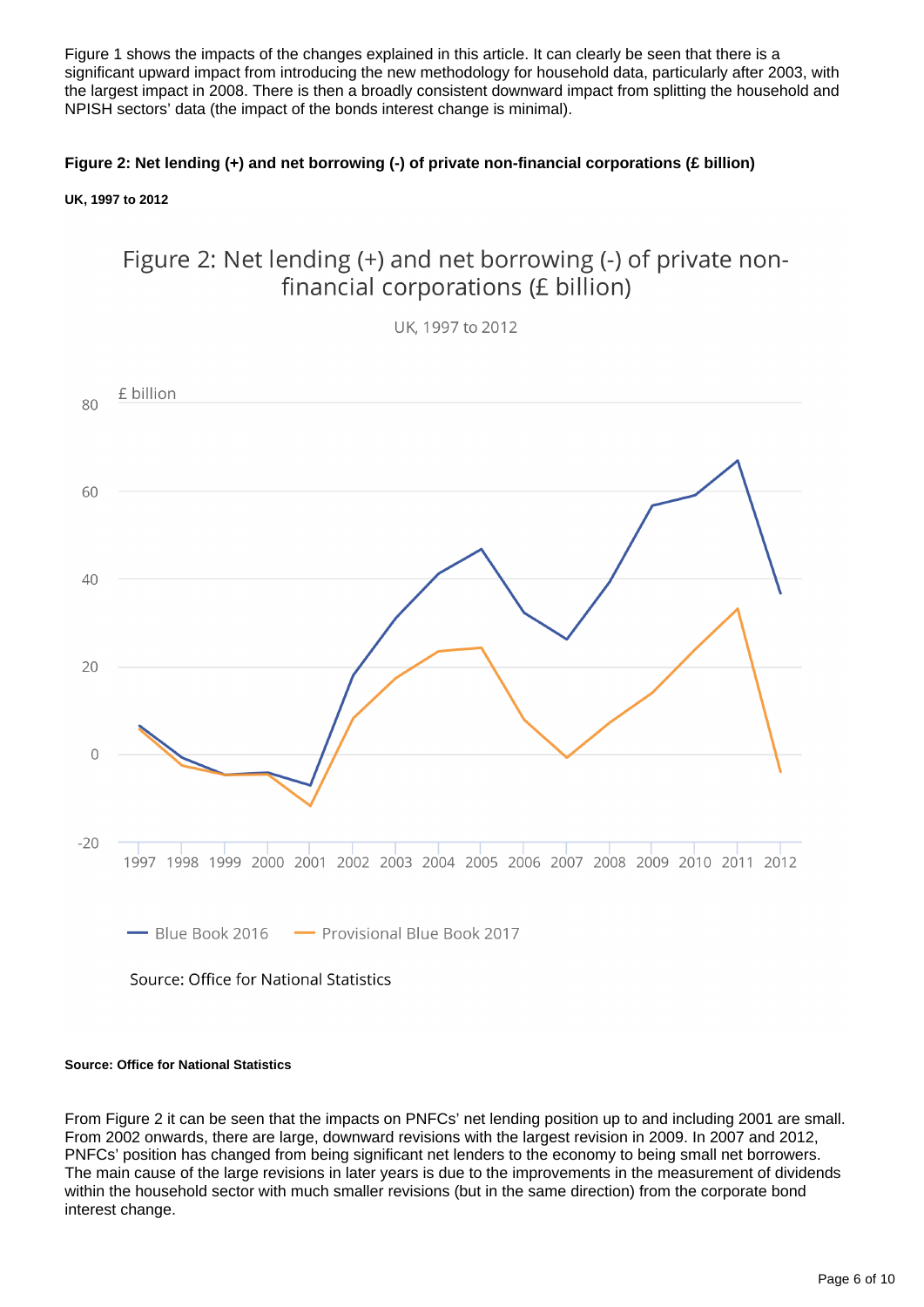#### **UK, 1997 to 2012**

### Figure 3: Current account balance of the balance of payments (£ billion)





#### **Source: Office for National Statistics**

Figure 3 shows that the impacts of the changes on the current account balance increase from 2004, peaking in 2007 with relatively consistent impacts (fluctuating between £9 billion and £1 billion) thereafter. The downward impact is from the corporate bond interest improvement, with a small partial offset from the household and NPISH split.

The improvements described in this article will often also be applicable to subsequent years, but these later years are additionally subject to regular data updates and other methodological developments, which will be presented in future articles as detailed in Table 1.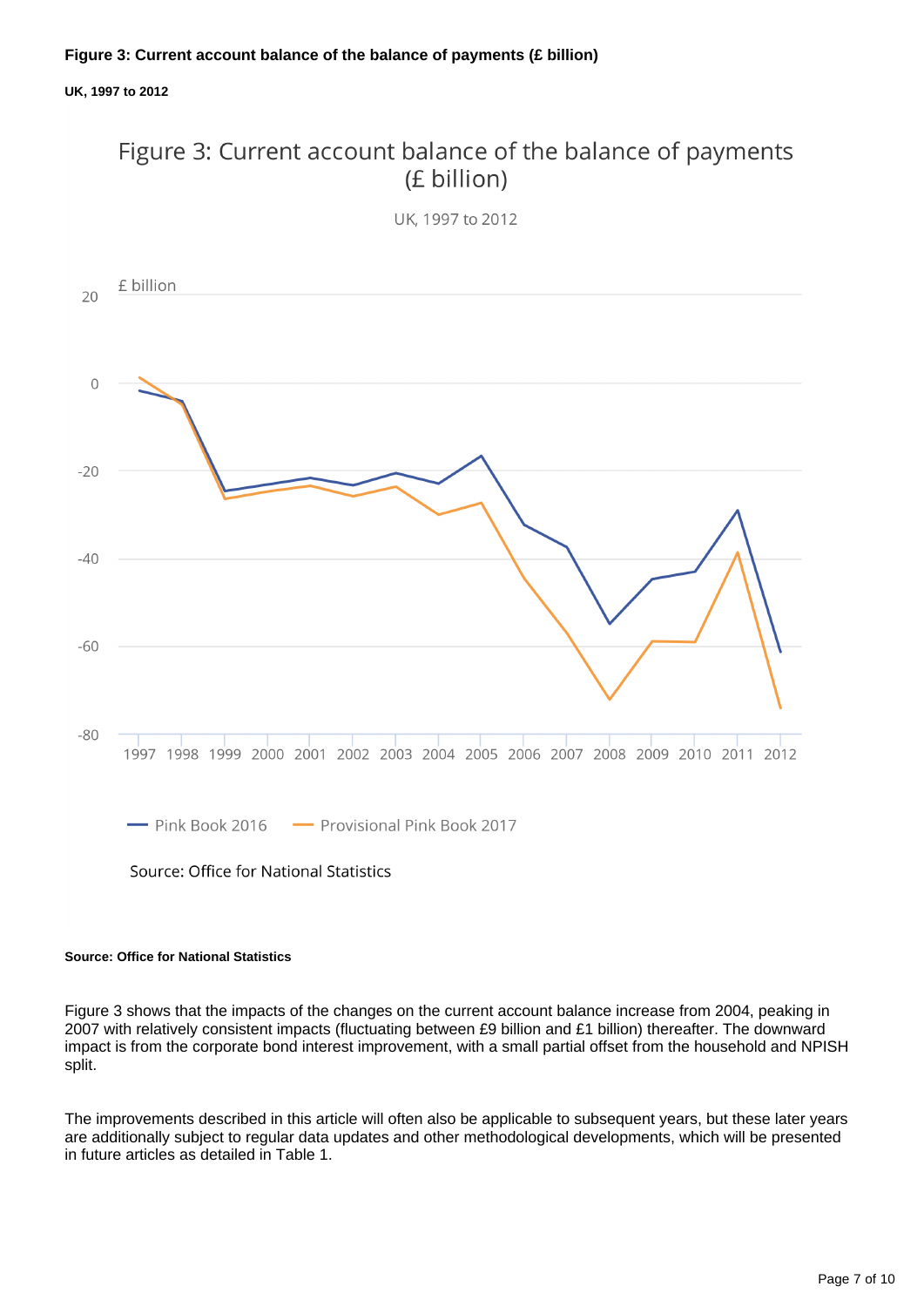#### **Figure 4: Current account balance of the balance of payments as a percentage of gross domestic product (GDP)**

#### **UK, 1997 to 2012**

### Figure 4: Current account balance of the balance of payments as a percentage of gross domestic product (GDP)



UK, 1997 to 2012

#### **Source: Office for National Statistics**

Figure 4 shows that, as per the absolute current account impacts, the impact on the deficit as a percentage of GDP increases from 2004, also peaking in 2007 at 1.3 percentage points, with relative stability thereafter. The average widening of the current account balance as a percentage of GDP is 0.5 percentage points, with widening in every year except 1997, where a small deficit becomes a small surplus.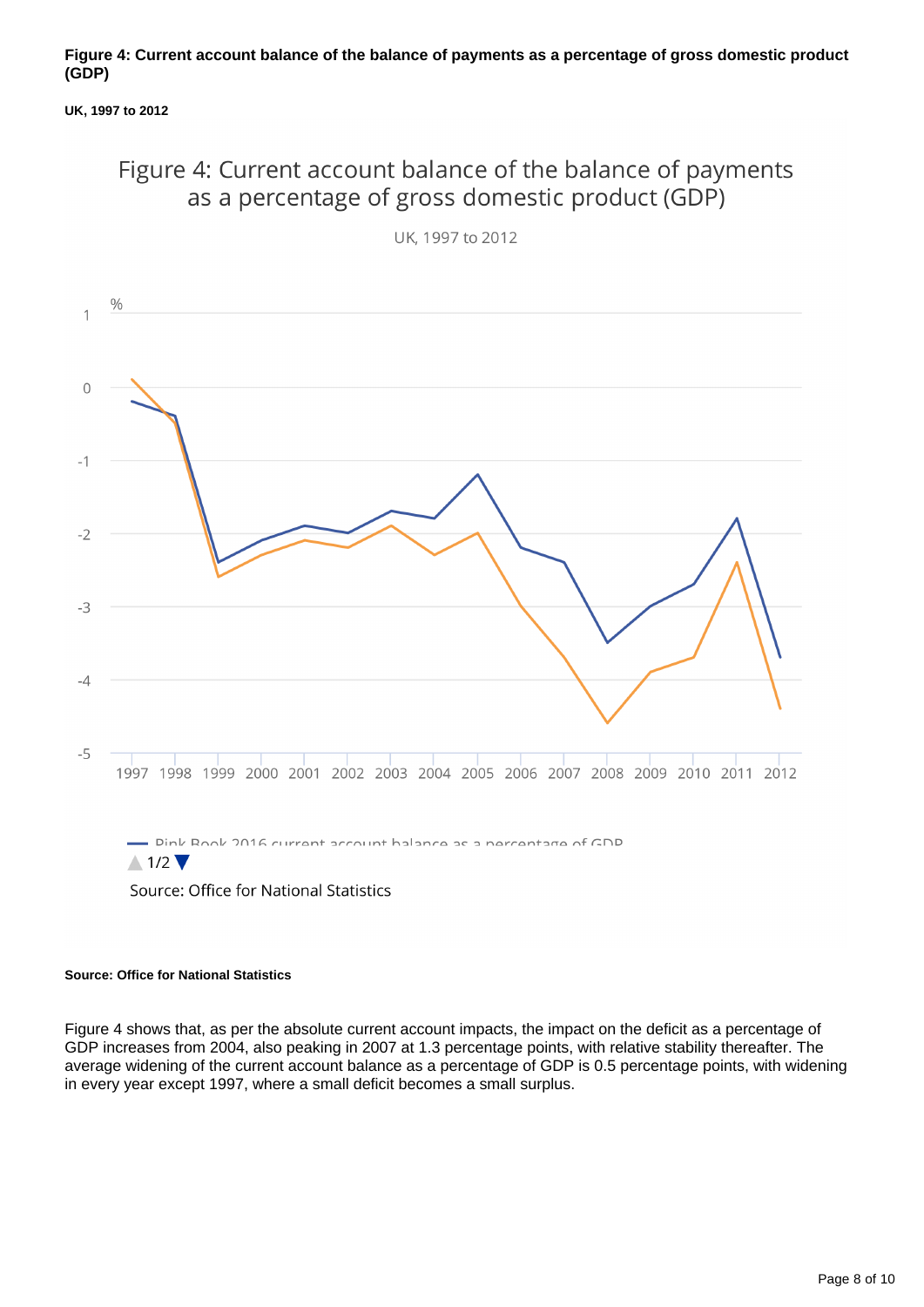# <span id="page-8-0"></span>**5 . Plans for future updates**

This article is part of a series of impact articles ahead of the Quarterly National Accounts and Balance of Payments consistent with Blue Book 2017 and Pink Book 2017 publication on 29 September 2017. The focus here is on the years 1997 to 2012 for institutional sector accounts and balance of payments changes.

As well this impact article, two detailed methodological articles were also published on 19 April 2017. Links to these articles can be found in Section 6. Table 1 gives a draft schedule for the remaining articles leading up to the publication of Blue Book 2017 in October 2017. Final dates will be announced at least one month before each publication.

### <span id="page-8-1"></span>**6 . References**

[Latest developments to national accounts and balance of payments - changes to be implemented for Blue Book](https://www.ons.gov.uk/economy/nationalaccounts/uksectoraccounts/articles/nationalaccountsarticles/latestdevelopmentstonationalaccountsandbalanceofpaymentschangestobeimplementedforbluebook2017andpinkbook2017)  [2017 and Pink Book 2017](https://www.ons.gov.uk/economy/nationalaccounts/uksectoraccounts/articles/nationalaccountsarticles/latestdevelopmentstonationalaccountsandbalanceofpaymentschangestobeimplementedforbluebook2017andpinkbook2017)

[Impact of Blue Book 2017, changes on GDP current prices annual estimates, 1997 to 2012](https://www.ons.gov.uk/releases/nationalaccountsimpactofbluebook2017changesongdpcurrentpricesannualestimates1997to2012)

[Improvements to the treatment of Corporate Bonds Interest](https://www.ons.gov.uk/economy/nationalaccounts/uksectoraccounts/articles/nationalaccountsarticles/improvementstothetreatmentofcorporatebondsinterest)

[Improving the household, private non-financial corporations and non-profits institutions serving households](https://www.ons.gov.uk/economy/nationalaccounts/uksectoraccounts/articles/nationalaccountsarticles/improvingthehouseholdprivatenonfinancialcorporationsandnonprofitsinstitutionsservinghouseholdssectorsnonfinancialaccounts)  [sectors' non-financial accounts](https://www.ons.gov.uk/economy/nationalaccounts/uksectoraccounts/articles/nationalaccountsarticles/improvingthehouseholdprivatenonfinancialcorporationsandnonprofitsinstitutionsservinghouseholdssectorsnonfinancialaccounts)